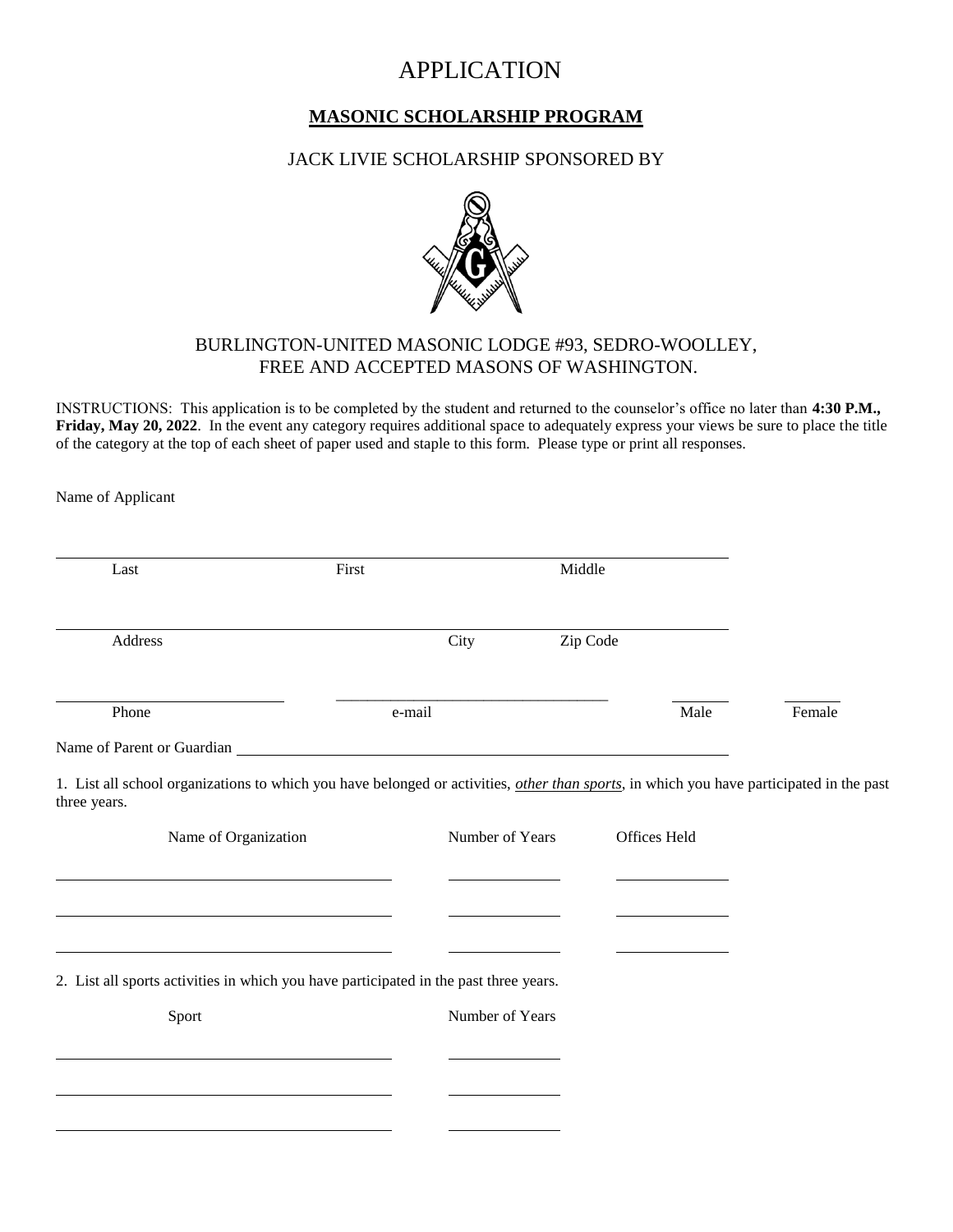3. List all community and/or service activities you have participated in during the past three years.

| Activity                                                                                                     | Number of Years | Offices Held |
|--------------------------------------------------------------------------------------------------------------|-----------------|--------------|
|                                                                                                              |                 |              |
|                                                                                                              |                 |              |
|                                                                                                              |                 |              |
| 4. List any Honors or Awards you have received in the past three years.                                      |                 |              |
|                                                                                                              |                 |              |
|                                                                                                              |                 |              |
|                                                                                                              |                 |              |
| 5. What is your Accumulated Grade Point Average?                                                             |                 |              |
| 6. Please list the classes in which you are enrolled this year. Please indicate if you are in Running Start. |                 |              |
|                                                                                                              |                 |              |
|                                                                                                              |                 |              |
|                                                                                                              |                 |              |
|                                                                                                              |                 |              |
|                                                                                                              |                 |              |
|                                                                                                              |                 |              |

7. What property on Lila Lane was donated to the City of Burlington by Carrie Grafton? What was Carrie Grafton's husband's name?

8. In not more than three sentences, please explain the subject area you plan to study after high school. (In what area will you major?)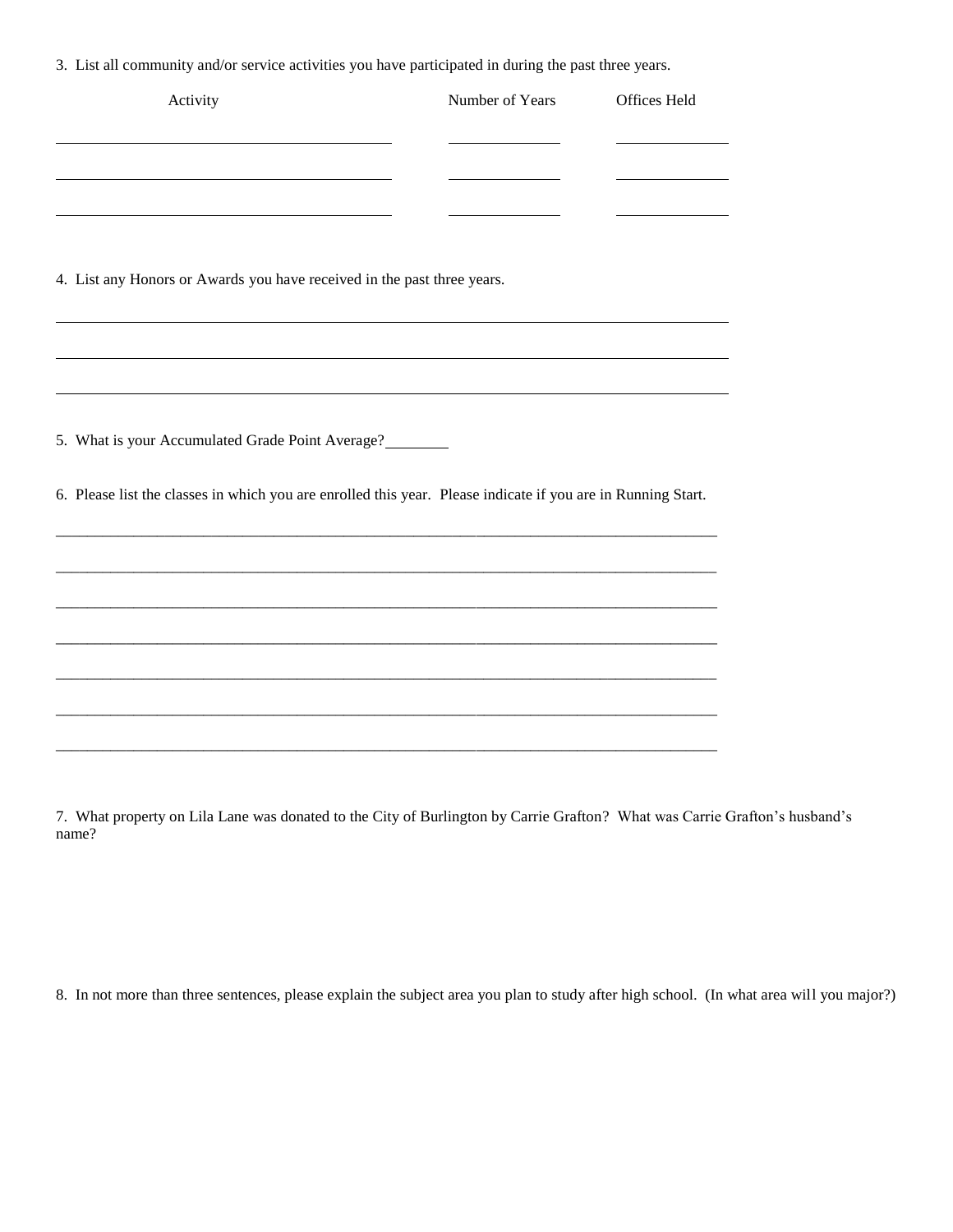9. If you actually major in your chosen field and graduate to work in that area, in what way or ways do you think your chosen field of study will influence your future and that of the community as a whole?

10. Please explain (in 100 words or less) what are your plans for continuing education? (throughout your life)

11. Please explain (in 100 words or less) how you plan to be an active member of your community and how this will benefit our nation?

- 12. Please address TWO of the following four topic areas in 100 words or less. (mini-essay)
	- A. What can you do or what can you, together with your peers do to meet the needs of your community? What is the greatest problem facing your community?
	- B. If you were the president of the United States for one day, what one law or policy would you enact, repeal, delete, change, amend, or require – and why?
	- C. What will be the role of the United States in world leadership twenty-five years from now?

D. What should public education be like twenty-five years from today? What is the proper role of public education in the American community?